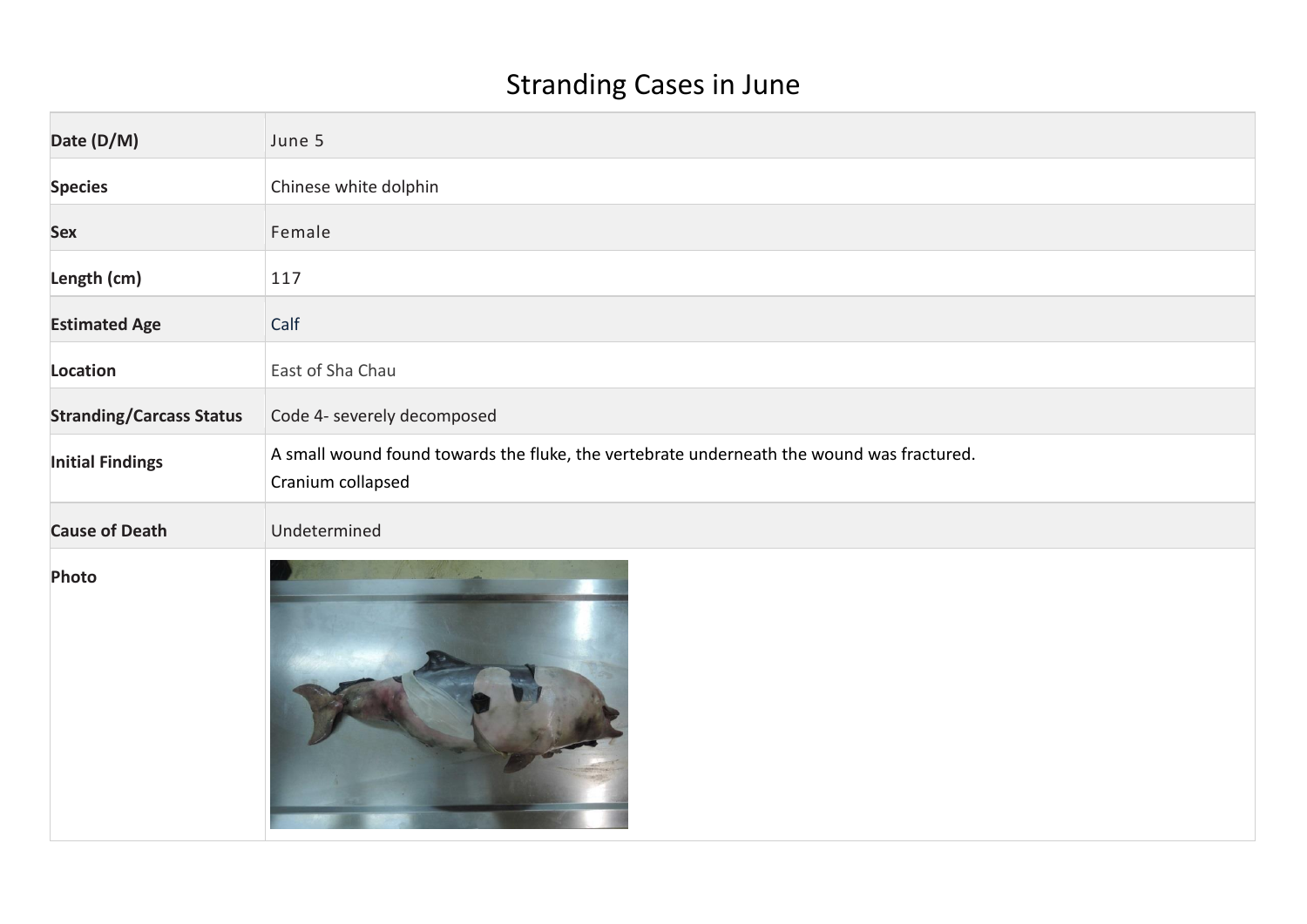| Date (D/M)                      | June 5                                                              |
|---------------------------------|---------------------------------------------------------------------|
| <b>Species</b>                  | Finless porpoise                                                    |
| <b>Sex</b>                      | Female                                                              |
| Length (cm)                     | 119                                                                 |
| <b>Estimated Age</b>            | Juvenile                                                            |
| Location                        | Yi Long Wan, Lantau Island                                          |
| <b>Stranding/Carcass Status</b> | Code 4- severely decomposed                                         |
| <b>Initial Findings</b>         | Severe decomposition of the carcass caused some bones displacement. |
| <b>Cause of Death</b>           | Undetermined                                                        |
| Photo                           |                                                                     |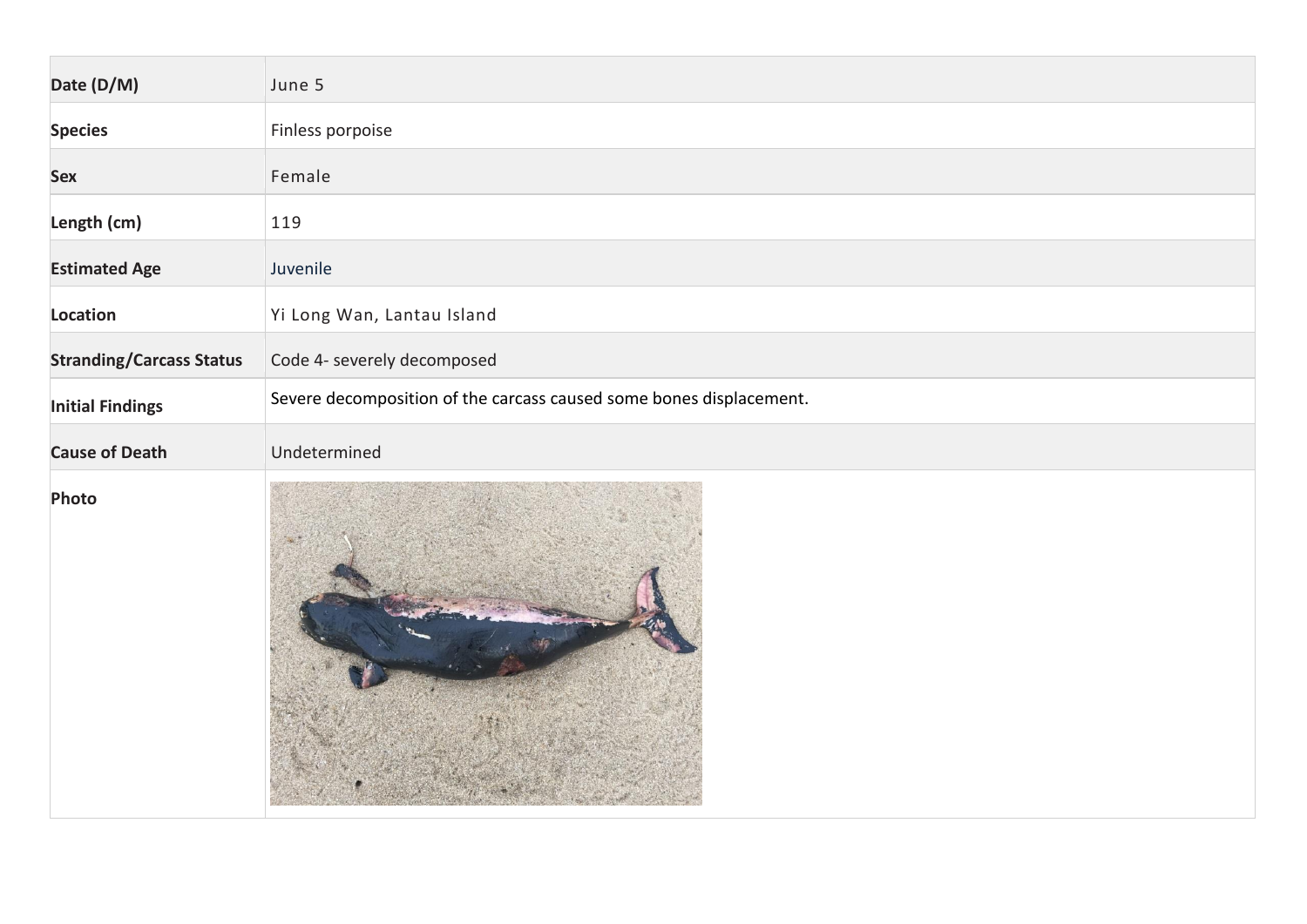| Date (D/M)                      | June 6                                                                                                                         |
|---------------------------------|--------------------------------------------------------------------------------------------------------------------------------|
| <b>Species</b>                  | Chinese white dolphin                                                                                                          |
| <b>Sex</b>                      | Female                                                                                                                         |
| Length (cm)                     | 116                                                                                                                            |
| <b>Estimated Age</b>            | Calf                                                                                                                           |
| Location                        | Lower Cheung Sha Beach, Lantau Island                                                                                          |
| <b>Stranding/Carcass Status</b> | Code 4- severely decomposed                                                                                                    |
| <b>Initial Findings</b>         | A small wound found towards the fluke, the vertebrate underneath the wound was fractured.<br>Vertebrae separated into sections |
| <b>Cause of Death</b>           | Undetermined                                                                                                                   |
| Photo                           | $\leq$                                                                                                                         |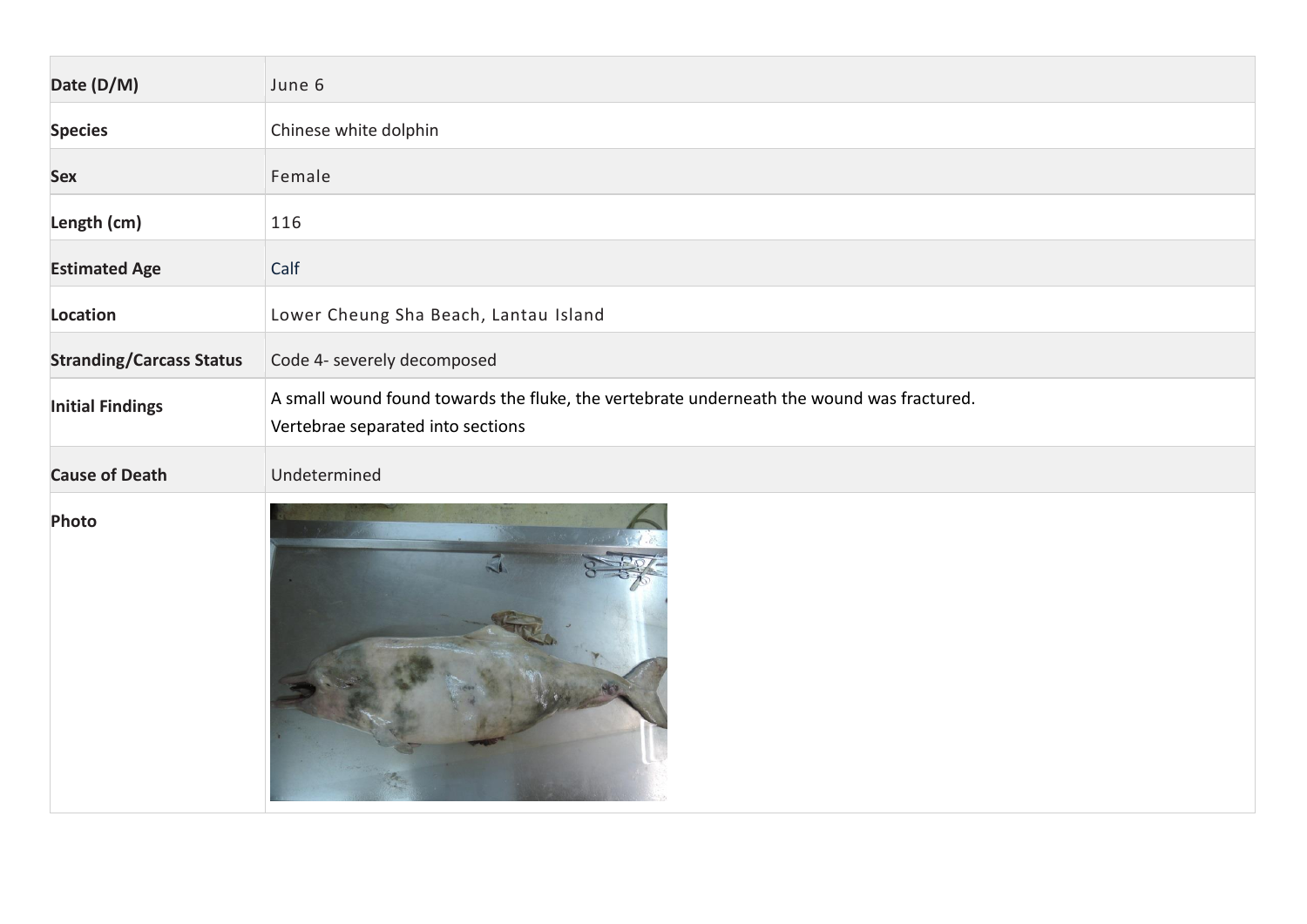| Date (D/M)                      | June 15                                                                                                                                                              |
|---------------------------------|----------------------------------------------------------------------------------------------------------------------------------------------------------------------|
| <b>Species</b>                  | Chinese white dolphin                                                                                                                                                |
| <b>Sex</b>                      | Male                                                                                                                                                                 |
| Length (cm)                     | 127                                                                                                                                                                  |
| <b>Estimated Age</b>            | Calf                                                                                                                                                                 |
| Location                        | Shek Pik, Lantau Island                                                                                                                                              |
| <b>Stranding/Carcass Status</b> | Code 4- severely decomposed                                                                                                                                          |
| <b>Initial Findings</b>         | Two deep traumatic wounds deeply punctured through skin and blubber at abdominal region.<br>Spine bruises at cervical and tail region, possibly caused before death. |
| <b>Cause of Death</b>           | Undetermined                                                                                                                                                         |
| Photo                           |                                                                                                                                                                      |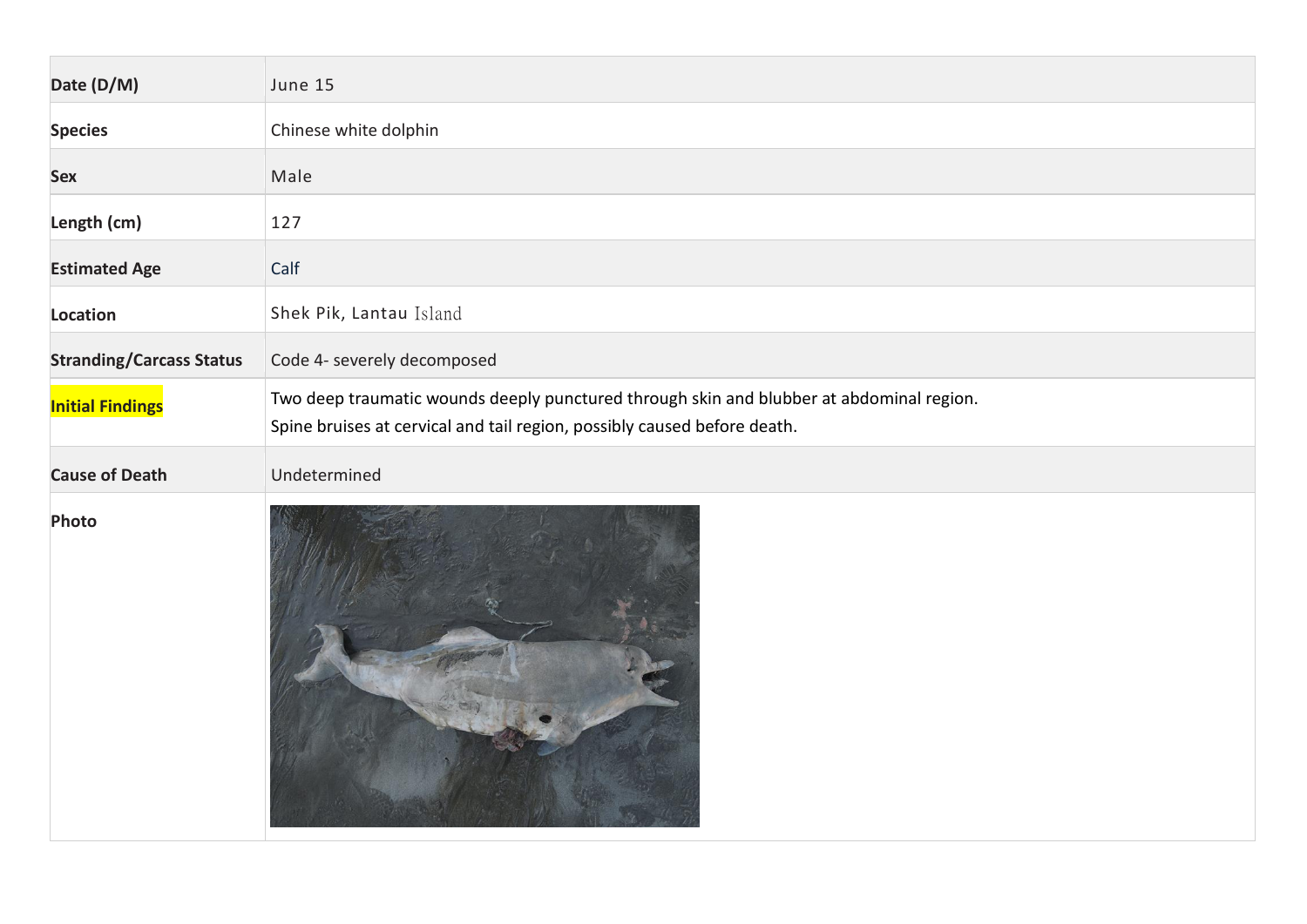| Date (D/M)                      | June 20                                                                                                                           |
|---------------------------------|-----------------------------------------------------------------------------------------------------------------------------------|
| <b>Species</b>                  | Chinese white dolphin                                                                                                             |
| <b>Sex</b>                      | Male                                                                                                                              |
| Length (cm)                     | 95                                                                                                                                |
| <b>Estimated Age</b>            | Calf                                                                                                                              |
| Location                        | Deep Water Bay near Ocean Park                                                                                                    |
| <b>Stranding/Carcass Status</b> | Code 4- severely decomposed                                                                                                       |
| <b>Initial Findings</b>         | A small wound found towards the fluke, the vertebrate underneath the wound was fractured.<br>Vertebrae near dorsal was separated. |
| <b>Cause of Death</b>           | Undetermined                                                                                                                      |
| Photo                           |                                                                                                                                   |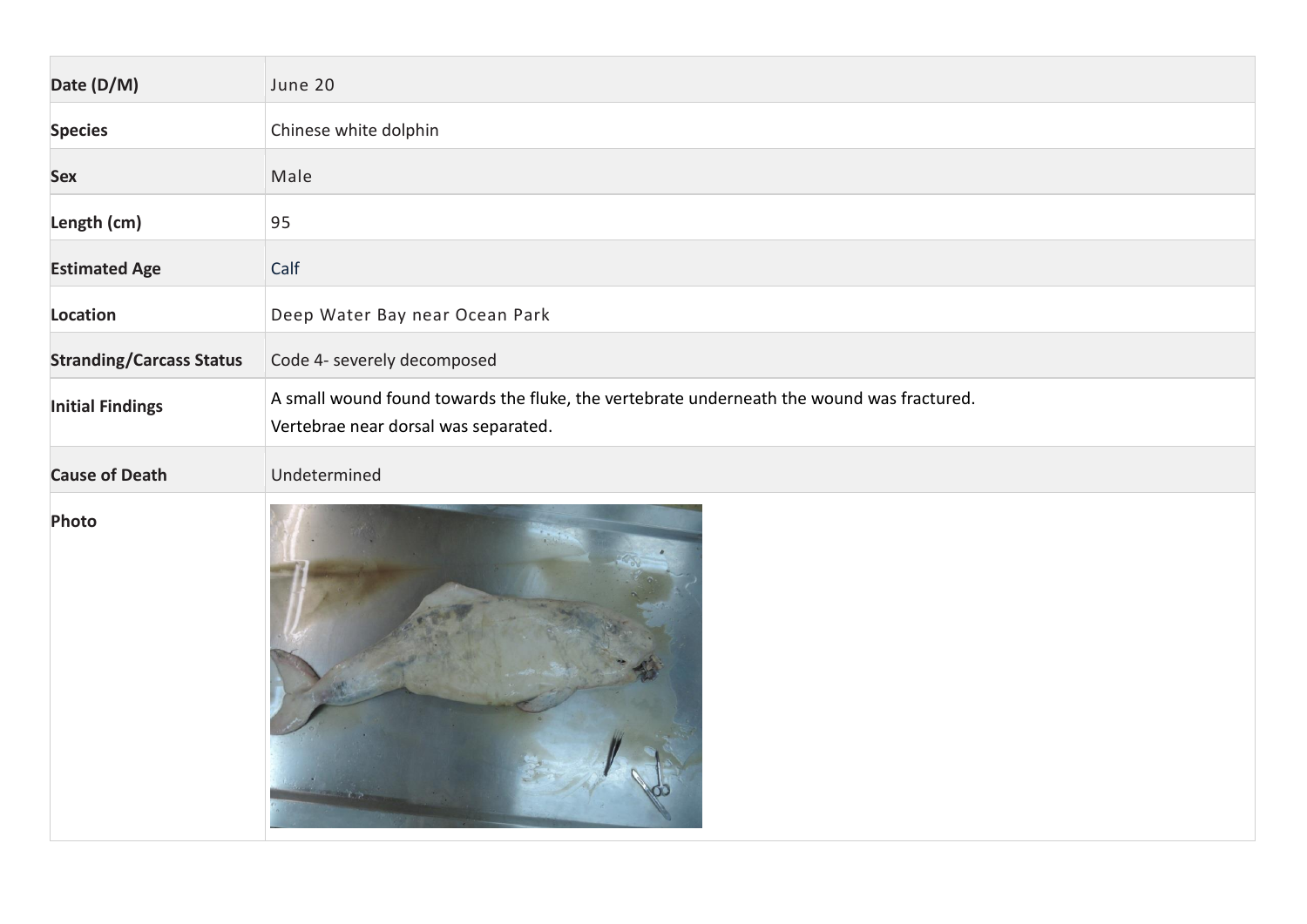| Date (D/M)                      | June 21                                        |
|---------------------------------|------------------------------------------------|
| <b>Species</b>                  | Chinese white dolphin                          |
| <b>Sex</b>                      | Unknown                                        |
| Length (cm)                     | 96                                             |
| <b>Estimated Age</b>            | Calf                                           |
| Location                        | Yi Long Wan, Lantau Island                     |
| <b>Stranding/Carcass Status</b> | Code 4- severely decomposed                    |
| <b>Initial Findings</b>         | Part of the skull and the whole fluke missing. |
| <b>Cause of Death</b>           | Undetermined                                   |
| Photo                           |                                                |